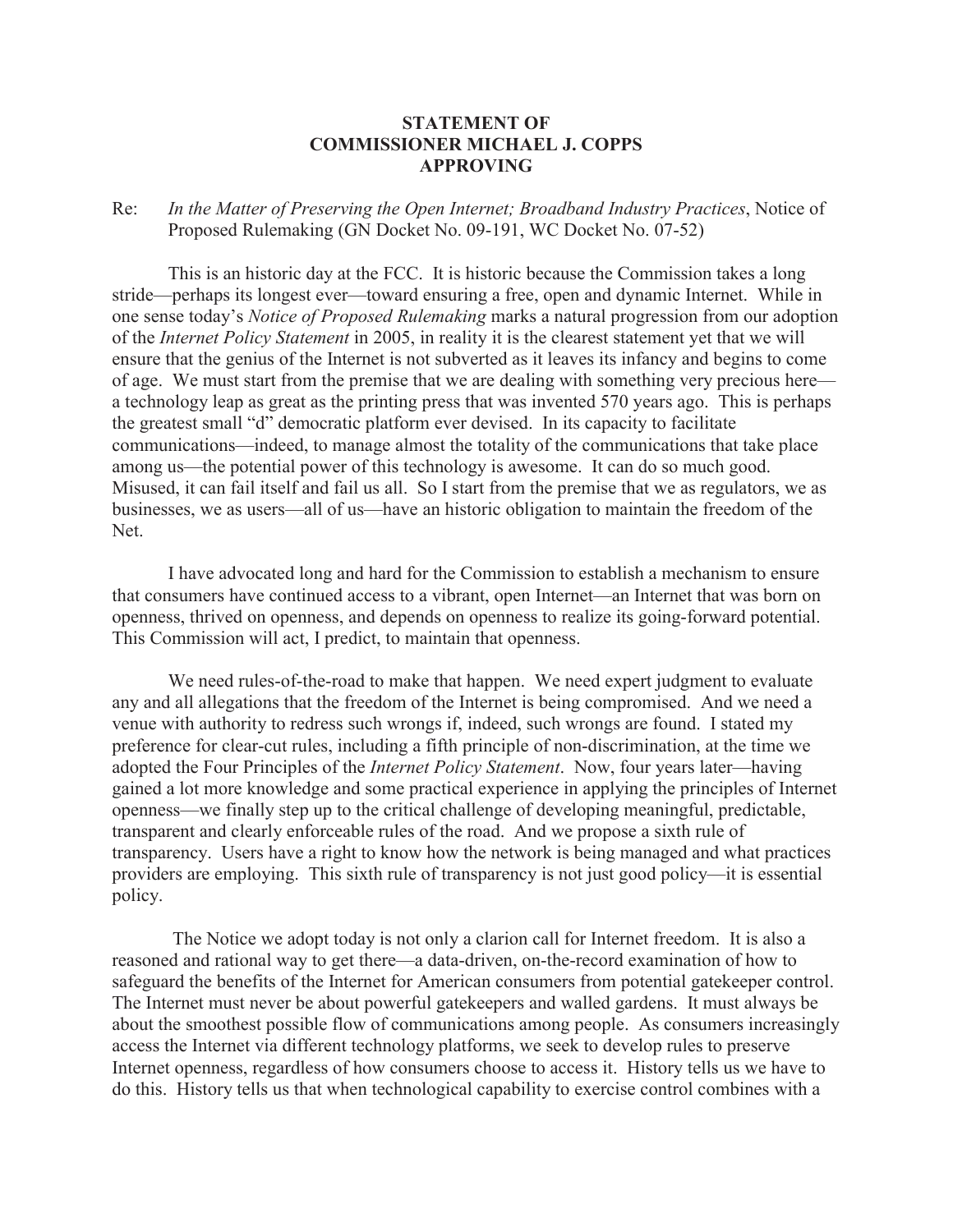financial incentive to do so, some will try to turn this power and opportunity to their own advantage. That doesn't mean I expect this to become normal business practice, but even if it's only a few who try, the risk to our interconnected and interdependent Internet is too great to take. I'm not into riverboat gambles that everything will be fine if we just look the other way.

We recognized in the Four Principles—as well as in the draft rules we propose today that a well-considered approach to an open Internet should take into account reasonable network management. Evolutionary and revolutionary changes can alter the landscape and even change the parameters of what is or is not reasonable at a particular time. What is reasonable today may be unreasonable tomorrow—and *vice versa*. What constitutes reasonable network management in a 768 Kbps world will likely be different from reasonable network management in a 50 or 100 Mbps world. And what constitutes reasonable network management in a wireless world will differ from reasonable network management in a wireline world. The proposed rules recognize this reality. And they provide the expert venue—the FCC—where consumers can come if they have concerns or complaints to make. It's about as common-sensical a way to ensure an open and dynamic Internet as I can imagine.

The principles I pushed for in the *Internet Policy Statement* four years ago focused on consumer rights. This is, after all, a consumer protection agency. While just about everybody gains from the availability of an open Internet, no one gains so much as consumers. As we move forward with draft rules, the legal language in the Notice shifts from the rights of consumers to the obligations of providers. But let's be clear that the consumer focus has shifted not a whit. While some may prefer the broad language of the original principles, it is important to be clear as to whom the obligations apply. That said, I am pleased that we seek comment on the pros and cons of applying these rules to entities other than broadband Internet access service providers. In particular, we need to recognize that the gatekeepers of today may not be the gatekeepers of tomorrow. Our job is not so much to mediate among giants as it is to protect consumers.

Though we may differ in some respects on the substance of today's proceeding, I want to commend the spirit of collegiality and compromise that my colleagues have shown in shaping the Notice we adopt today. I know we often say this at these agenda meetings, but—wow!—it was really true here—like I've seldom seen before. Chairman Genachowski has set a new tone of openness. He has consulted with the experts, studied the record, met with stakeholders large and small, walked the halls of the Eighth Floor to understand the concerns of his colleagues and to search for the resolution of differences. The Notice is much the better for it. You will see in this Notice of Proposed Rulemaking something we haven't often seen in other NPRMs in recent years—the *actual language* of the proposed rules! How's that for a change? And how better to stimulate discussion and build a meaningful record than giving the public something specific to react to? Moreover, to ensure a thoughtful, well-considered and participatory result—one that's based on the best possible record—we ask many questions and refrain from tentative conclusions. Also, we seek to fully develop the record by providing an extensive period for public comment. So, Mr. Chairman, I salute you for not just the substance of what we will shortly vote on, but on the process that brings this item to us and that will continue to move us forward.